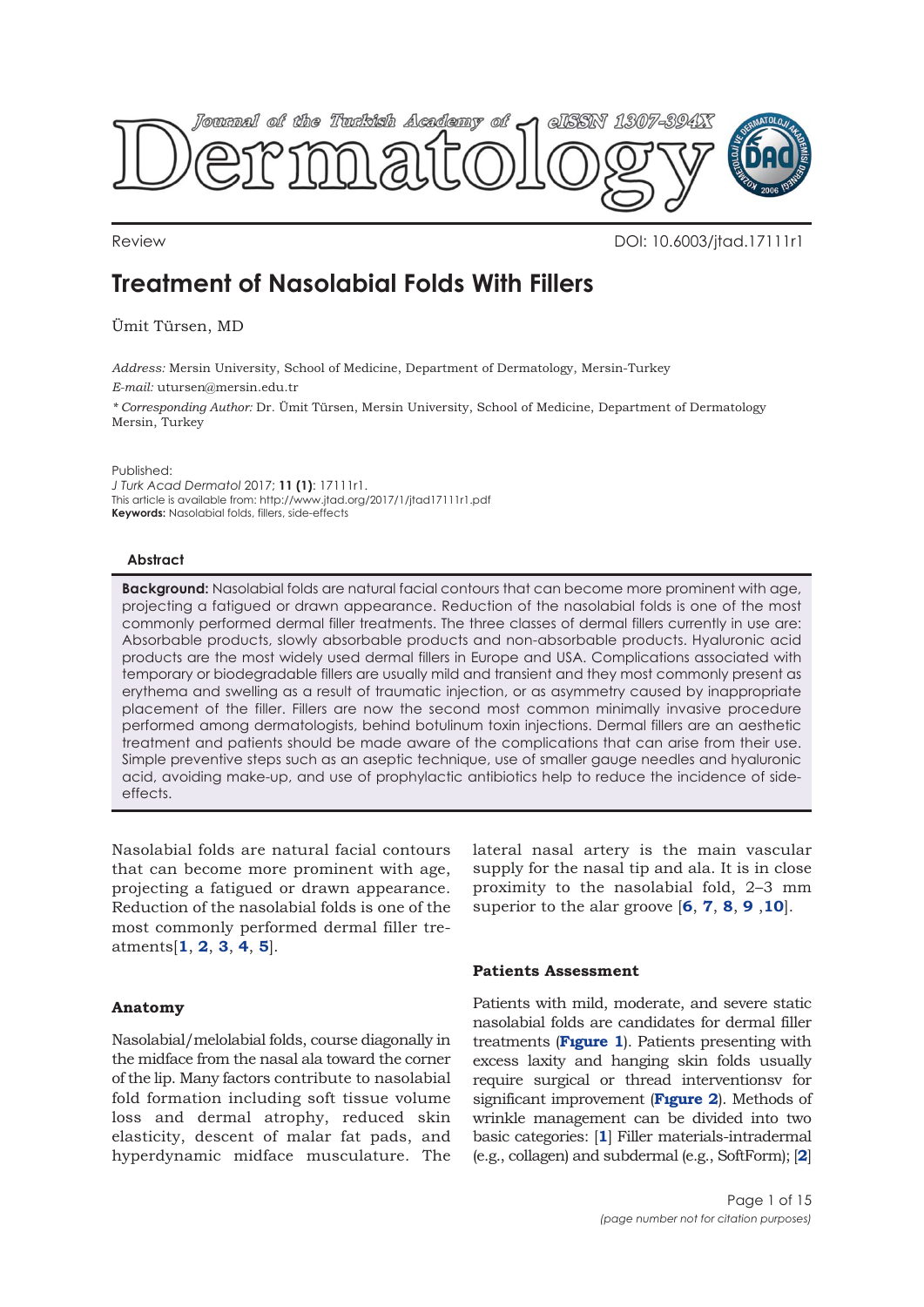<span id="page-1-0"></span>

neuromuscular agents (e.g., Botulinum toxins) [**[10](#page-13-0)**, **[11](#page-13-0)**, **[12](#page-13-0)**, **[13](#page-13-0)**, **[14](#page-13-0)**, **[15](#page-13-0)**].

In aesthetic dermatology, the three classes of dermal fillers currently in use are:

1.Absorbable products (temporary; 3–6 months; e.g, hyaluronic acid (HA) and collagen fillers).

2.Slowly absorbable products (temporary; 6– 24 months; e.g, HA, calcium hydroxyapatite and L-polylactic acid).

3.Nonabsorbable products (permanent;>24 months; e.g, polymethyl methacrylate and silicone) [**[15](#page-13-0)**, **[16](#page-13-0)**, **[17](#page-13-0)**, **[18](#page-14-0)**, **[19](#page-14-0)**, **[20](#page-14-0)**].

# **Dermal Fillers**

HA based fillers appear to be ideal due to their low immunogenic potential and relatively long-lasting effect. HA products are the most widely used dermal fillers in Europe and USA. Collagen fillers, calcium hydroxylapatite fillers (Radiesse), Poly-L-Lactic acid (Sculptra), Polymethylmethacrylatea and Liquid Silicone fillers have been also used. HA is a naturally occurring glycosaminoglycan which exhibits no species or tissue specificity and is an essential component of the extracellular matrix in adult tissue. In the skin, it

is located among the collagen fibers and has a hydrophilic capability, playing a critical role in the maintenance and regulation of hydra-



**Figure 1.** Nasolabial folds before treatment **Figure 2.** Nasolabial folds after 1 ml HA treatment

tion within tissues and contributing to skin turgor. This filler type consists of biphasic (particulate) and monophasic fillers (gel only). Approximately 50% of the total HA in the human body is found in the skin. Favorable physical properties of administered HA include ease of administration, resistance to deformation after application, acceptable persistence, biocompatibility, and reversibility with hyaluronidase. Hyaluronic acid, which is chemically identical across all species, is a ubiquitous component of mammalian connective tissue, where it forms the elastoviscous, hydrating, lubricating, and stabilizing matrix. Hyaluronic acid is also a normal component of human skin, where it provides a low degree of immunogenicity. The hydrophilic nature of HA allows it to maintain its shape using the body's own moisture. One gram of HA can bind up to 6 L of water. As a component of the extracellular matrix, intrinsic HA functions include space filling, lubrication, shock absorption, and protein exclusion. Over time, the injected hyaluronic gel is slowly absorbed by the surrounding tissues and disappears by a process called isovolumetric degradation [**[3](#page-13-0)**]. Some authors beleived that the properties of mannitol could make HA fillers more suitable for rejuvenation. Mannitol could be expected to increase the durability of HA without foreign body reaction, and make injections easier. *Boulle* et al indicated the metabolism of 1,4-butenediol diglycidyl ether-crosslinked hyaluronic acid dermal fillers as acceptable persistence [**[11](#page-13-0)**].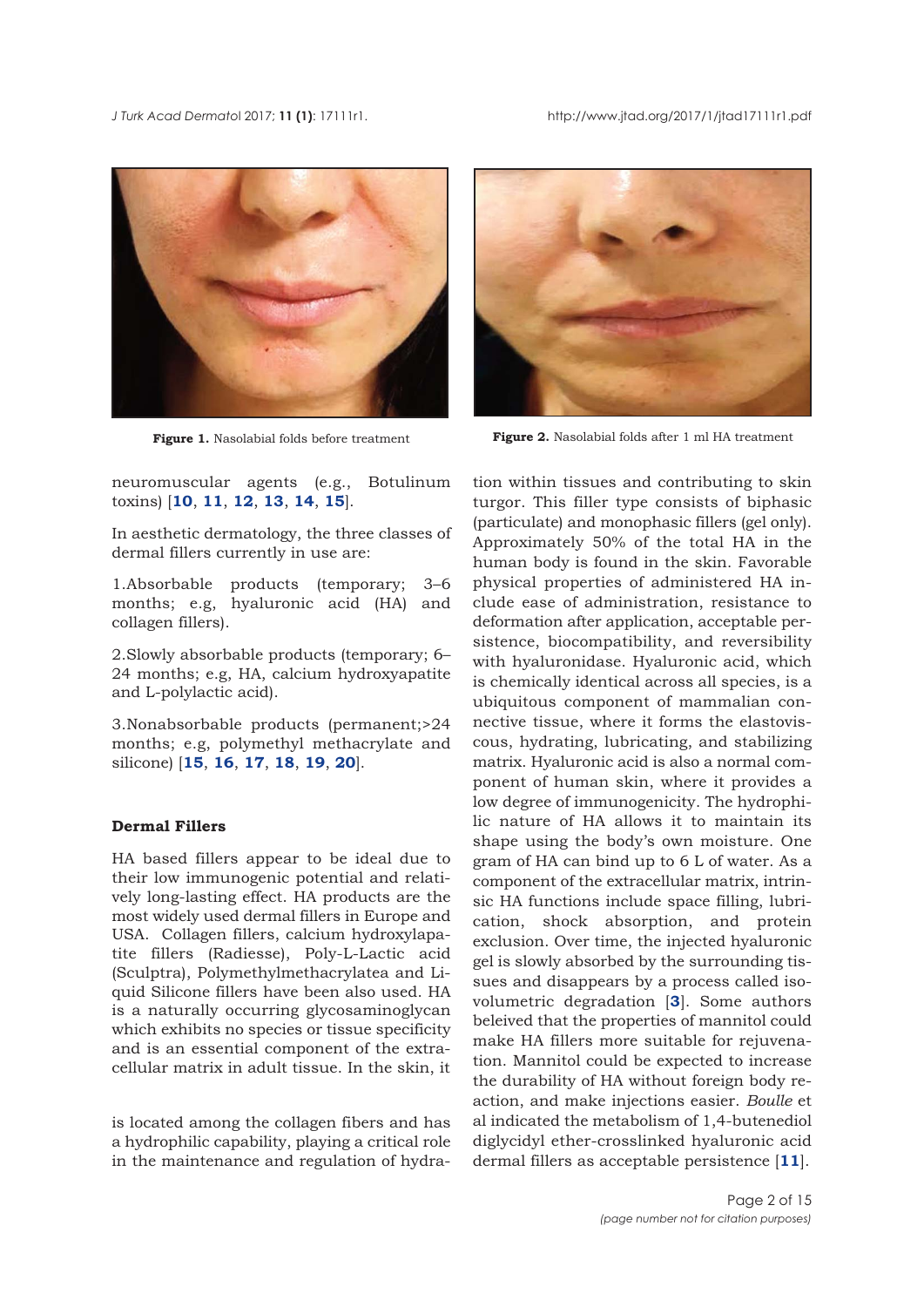*Hyun* et al indicated the efficacy and safety of injection with poly-L-lactic acid compared with hyaluronic acid for correction of nasolabial fold. PLA is a biodegradable and bioabsorbable aliphatic polyester produced by carbonhydrate fermentation of corn dextrose, and was fisrt synthesized by French chemists in 1952. Each PLA molecule is relatively heavy (140 kDa). 2-50 µm in size and irregularly crystalline-shaped, all of which contribute to its slow physiological absorbtion. The half-life of L-polylactides is estimated at 31 days, with total absorption occuring by 18 months. PLA has been used for years in resorbable surgical materials such as sutures, plates and screws and in membranes for guided tissue regeneration in periodontal surgery. The efficacy and safety of lidocaine-containing monophasic hyaluronic acid filler has been observed. American Society for Aesthetic Plastic Surgery indicate that >85% of dermal filler procedures are now performed using HA derivatives [**[21](#page-14-0)**,**[22](#page-14-0)**].

Dextran is a complex with branched glucan and is generally used as a substrate of chromatography columns (Sehpadex) fort he seperation of proteins and a wound-cleaning agent (Debrisan). In urology, it has been used as a bulking agent fort he endoscopic treatment of vesicouretral refluc and urinary incontinence. The main component of the filler used aren composed off cross-linked dextran molecules with a positive surface charge. When injected subcutaneously, cross-linked dextran could directly increase in volume, and it is completely degraded in the vital tissue within 1 to 2 years. In addition, dextran microspheres are known to have a neocollagenesis effect. Through its collagen-forming ability, subcutaneously cross-linked dextran may offer long-lasting volume augmentation even after complete degradation. Cross-linked dextran is considered to be effective in soft tissue augmentations. *Shin* et al showed the efficacy and safety of a dextran filler in the treatment of nasolabial folds. *Lee* et al also studied this filler [**[9](#page-13-0)**, **[10](#page-13-0)**, **[11](#page-13-0)**, **[12](#page-13-0)**, **[13](#page-13-0)**, **[14](#page-13-0)**, **[15](#page-13-0)**, **[16](#page-13-0)**].

*Moon* et al did a comperative study of the effectiveness and safety of porcine and bovine atelocollagen in nasolabial fold correction. They thought bovine atelocollagen has disadvantages such as its potential patient hyper-

sensitivity and possible immunological reaction, unlike human collagen that is made either by processing the collagen harvested from a cadaver donor or via laboratory culture of human fibroblasts. Despite this advantages, bovine atelocollagen is still widely used because it adverse reaction rate is low (%1.3) and can be easly predicted via pretreatment skin testing, and also because it can be easily obtained. However, issues regarding bovine spongiform encephalopathy (BSE) have recently been raised as researchers discovered that the histological structure of porcine-derived collagen is similar to that of human dermal collagen and that it does not have the risk of BSE10.

*D' Aloiso* et al indicated the efficacy and safety of cross-linked carboxymethylcellulose filler for rejuvenation of the lower face in a 6 months prospective open study16.

## **The Injection Technique**

The injection technique is dependent on the filler, area to inject, and the physician and patient preference. To reduce injection and filling related pain, topical anesthetics or nerve blocks may be used. Some fillers contain lidocain to reduce injection pain. It is possible to use either a multiple puncture technique or a threading technique. The latter needs a lesser number of needle sticks. Filling can be performed retrograde or anterograde. Needle diameter is dependent on the choice of filler. For many HA fillers, 27-30 gauge needles are used. Some investigators prefer cannulas. The injections should be done with a slow motion to reduce pain, bruising, and risk of irregularities. Cold compresses before and after the procedure increase comfort and reduce swelling and tenderness. The treatment goal is the reduction of nasolabial folds without full effacement. Basic hyaluronic acid (HA) dermal filler products are recommended for treatment of nasolabial folds, such as Juvederm® Ultra XC, Juvederm® Ultra Plus XC or Restylane-L®, Xela® Revive or reshape, Stylage®. Mild nasolabial folds typically require a total volume of 0.8-mL HA, moderate nasolabial folds typically require a total volume of 1.6-mL HA and severe nasolabial folds typically require a total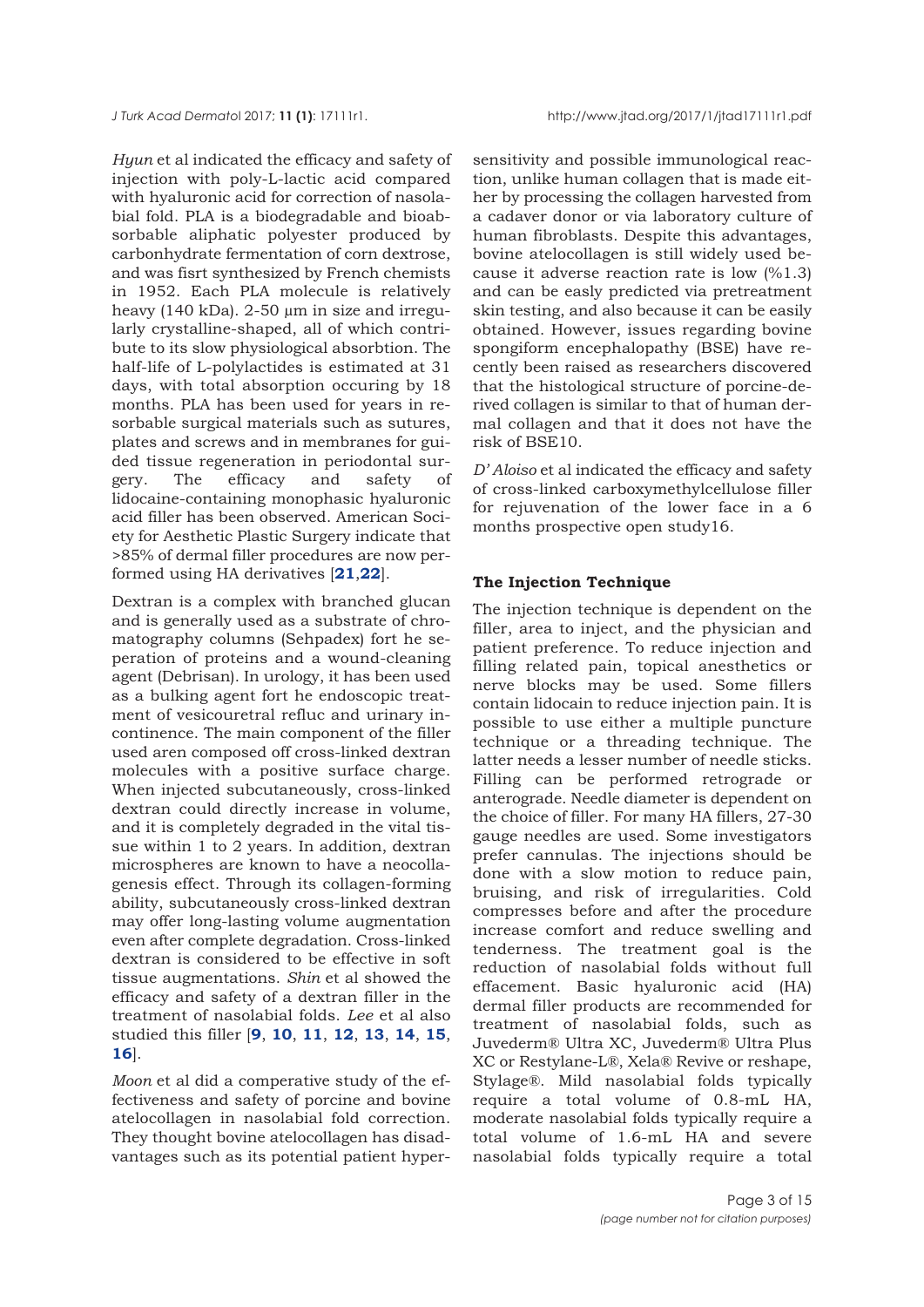volume of 2.4-mL HA. Most previous studies involving HA injection into the nasolabial folds show an average injection volume of 1.6 cc. But *Goodier* et al used and average of 0.58 cc HA. They observed that injection of a dermal filler, at low volumes, into either the nasolabial folds results in similar improvement to correction of the nasolabial folds. Local infiltration injection supplies including lidocaine hydrochloride 2% with epinephrine 1:100 000 buffered and 3-gauge, 1/2 –inch needle can be used for local anesthesia. Buffered 2% lidocaineepinephrine solution can be used to achieve anesthesia for nasolabial folds. Both folds are anesthetized using six injections of 0.1 mL for a total volume of 0.6 mL. Topical benzocaine, lidocaine and tetracaine (BLT) may be used as an alternative for patients with high pain thresholds. For dermal filler injection, 30-gauge, ½-inch needle can be used. The use of dermal fillers is fully accepted into the nasolabial fold in male patients. However, the use of volumizers in the cheek is still a taboo. Both patients and injectors believe that cheek injections will lead to a feminine look. In an sssessment of female and male profile, the forehead indentation is very common due to projection of the supraorbital ridge in men. Nsal hump is also common in men, and the nasolabial angle should not be as open as in women. The anteromedial cheek is flatter in men and fuller in women. The chin is more projected and stronger in men [**[1](#page-13-0)**, **[2](#page-13-0)**, **[3](#page-13-0)**, **[4](#page-13-0)**, **[5](#page-13-0)**].

For filler injection, serial puncture, linear threading, fanning, cross-hatching, tower technique and also perpendicular strut injection technique can be used. Nasolabial folds are generally treated with linear threading technique. In cases where a particular deep fold is present, layering the parallel lines is used to achieve the desired results. In order to effectively efface this area, the needle is placed medial to the fold. If placed within the deepest aspect of the fold or more laterally, there is a high likelihood of further deepening upon injection. The needle is typically inserted at the inferior border of the fold and advanced superiorly toward the alar facial junction. In many patients, the superior aspect of the fold required a layered

injection because of more volume deficiency in this area [**[3](#page-13-0)**].

Threading is a technique which involves depositing the product as the needle is withdrawn from the tissue. In this technique, the needle is inserted to its hub, taking care that the needle is in the very deepest portion of the dermis or in the subdermal tissues. If the skin dimples down with downward pressure on the needle, then the needle is in the dermis. If the needle can be visualized through the skin, then it is too superficial and will generally not produce an aesthetically pleasing effect. If there is little resistance to the needle and the product upon injection, then the needle is in the subcutaneous [**[4](#page-13-0)**].

The fanning method is the preferred manner for achieving superior, natural appearing, and longer-lasting results. However, the amount of product that is used is dependent on the depth of the crease, the patient's desired outcome, and the patient's financial preferences. The fanning method is appropriate for placement of the product in the immediate subdermis or subcutaneous tissues. It is very difficult (if not impossible) to perform the fanning technique in heavily resistant dermal tissues. Because the subdermal tissues are less resistant, allowing for more diffusion, more product is usually needed for complete correction with fanning as compared with other techniques. In the fanning method, the needle is placed just below the dermis at a 30° angle with the bevel position irrelevant. The needle is passed back and forth under the fold, extending approximately 2 mm lateral to 2 mm medial to the fold. The product is deposited both as the needle is inserted and withdrawn, filling in an approximately 4-mm wide band of product with the fold in the center. The product should be deposited slowly and steadily. Injecting HA at 0.3 mL/min or slower has been determined to result in less ecchymoses. In most patients, it will take at least 1 mL of filler per fold to achieve a satisfactory result. It is important to achieve complete correction but to stop at the desired cosmetically appealing endpoint and refrain from overcorrection. Results tend to improve over the next couple of weeks as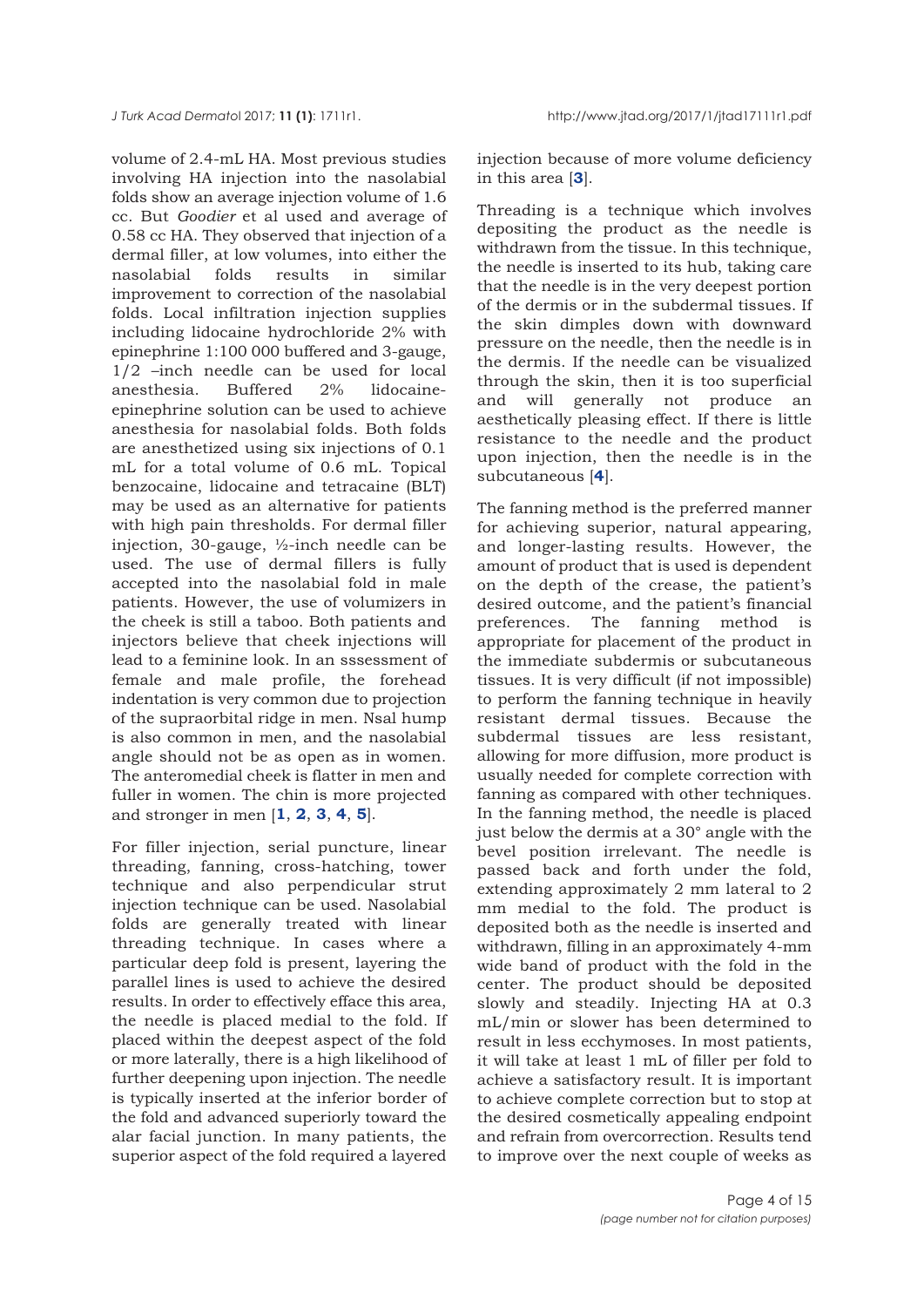inflammation subsides and as the product "settles" into the fold [**[15](#page-13-0)**].

An optimal injection technique depends on the filling agent, the area and target to be corrected, and preference of the surgeon. Intradermal injection is a basic approach to treat deep wrinkles; however, occasionally, unfavorable results are encountered, such as conspicuous ridging or beading on or adjacent to the target wrinkle and negligible effects on wrinkles. Deep wrinkles/grooves accompanied with ptosis of the soft tissue are often not fully corrected by a single procedure and may need to be treated by a combination of intradermal and subdermal injections [**[2](#page-13-0)**].

**Performing the Procedure:** Clean and prepare the skin lateral to the nasolabial folds with alcohol. Inject buffered 2% lidocaineepinephrine solution subcutaneously. Allow a few minutes for anesthesia. Use of an epinephrine-containing product has inherent risks and benefits. Although it may mask a complication because of its blanching effect, it also may decrease the chance of bruising by constricting the blood vessels [**[3](#page-13-0)**].

**Number of injections:** There are two linear thread injections and one fanning injection per side. All injections are placed medial to the nasolabial folds. Injections start at the inferior most portion of the nasolabial fold and proceed superiorly toward the nose. Dermal filler is injected in the mid- to deep dermis for treatment of nasolabial folds. Position the patient is in a 60-degree reclined position. Prepare the nasolabial folds with alcohol. The provider is positioned on the same side as the nasolabial fold to be injected [**[4](#page-13-0)**].

Attach a 30-gauge, ½-inch needle to the prefilled HA- dermal filler syringe. Ensure that the needle is firmly affixed to the dermal filler syringe to prevent the needle popping off when plunger pressure is applied. Prime the needle by depressing the syringe plunger until a small amount of dermal filler extrudes from the needle tip. The first injection point is medial to the nasolabial fold at the inferior portion of the fold. Insert the needle at a 30-degree angle to the skin, directing it toward the ala, and advance to the needle hub. Apply firm and constant pressure on the syringe plunger, while gradually withdrawing the needle to inject a linear thread of filler in the mid- to deep dermis. The second injection point is approximately 1 cm superior to the first injection point and placed as above. The third injection point is 1 cm superior to the second injection point and the fanning technique is used. Insert the needle at a 30-degree angle to the skin and advance until the tip lies at the edge of the ala. Inject filler in a linear thread as described above. Without fully withdrawing the needle from the skin, redirect the needle inferiorly and medially using small angulations to ensure dermal filler placement is contiguous. Repeat until desired correction is achieved. Compress the treatment area with thumb on the skin and first finger intraorally to smooth any visible or palpable bumps of filler product. If bumps do not easily compress, the area may be moistened with water and stretched between the provider's fingers. Additional swelling and bruising commonly occur after compression and manipulation of filler product. Repeat the above injections for the contralateral side of the face [**[5](#page-13-0)**].

**Tips:** Avoid placing filler product in the superficial dermis as this may result in an undesirable visible ridge of filler, which does not readily compress. Avoid treating lateral to the nasolabial folds as this can exacerbate the folds. Watch for tissue blanching of the nasal ala and other ischemic signs or symptoms. If ischemia occurs, manage it. Cold compresses before and after the procedure increase comfort and reduce swelling and tenderness [**[21](#page-14-0)**, **[22](#page-14-0)**, **[23](#page-14-0)**].

**Blunt cannula:** The blunt cannula provided advantages in mitigation of pain and vascular embolims, with a degree of correction similar to needle. The addition of blunt cannulas to the clinical setting may be appropriate. Vascular occlusion arising from injections of dermal fillers by thin-walled needles has been known to lead to long-term complications including pain, scarring, redness, pigment changes, epidermal and dermal necrosis. The soft tissue filler calcium hydroxylapatite has shown comparability and in some cases superiority to hyaluronic acid in terms of efficacy, safety, durability and volumes. Unfortunately, while vascular occlusions can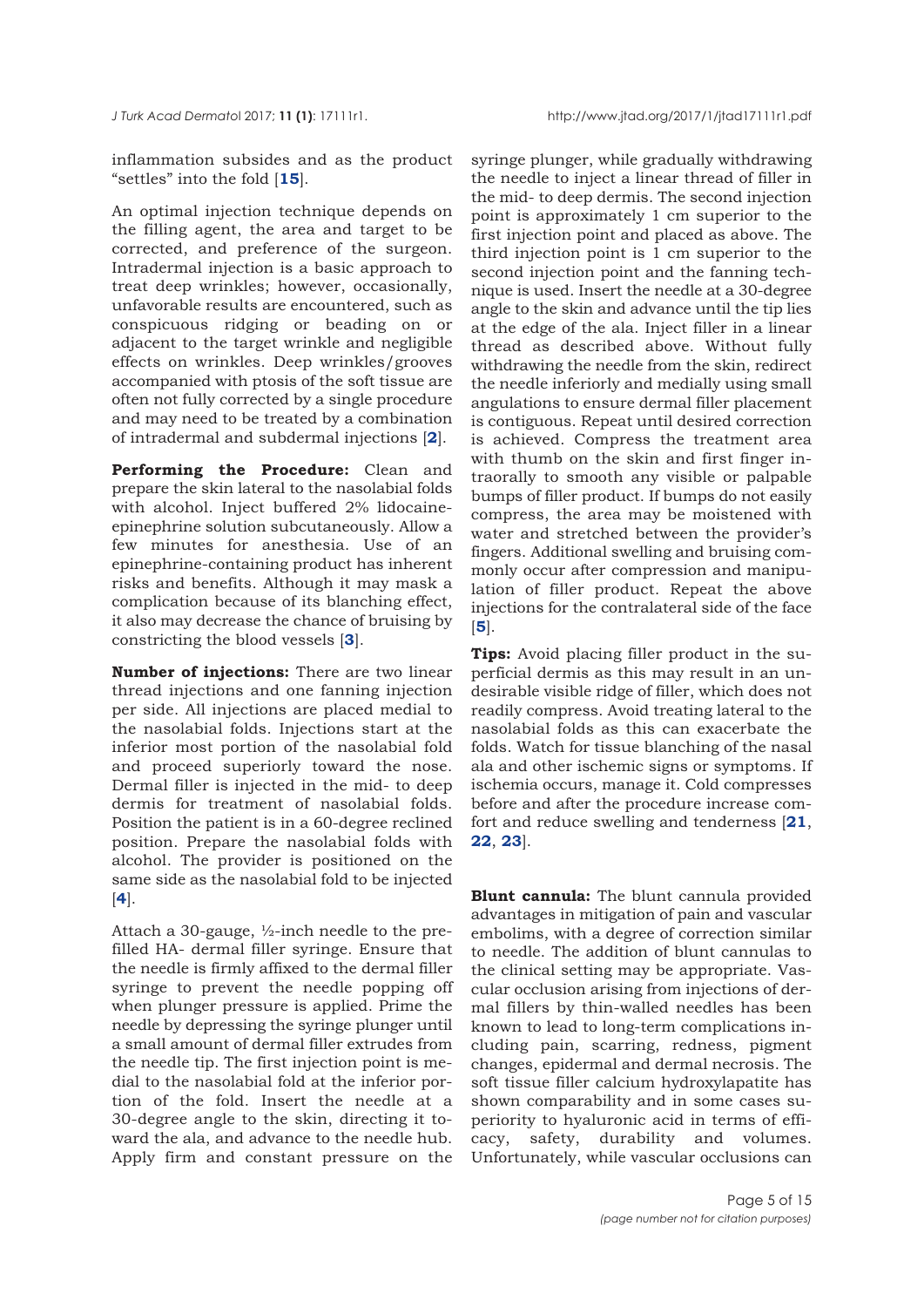be mitigated in HA applications through the use of hyaluronidase, at present there is no compound for mitigated complications from calcium hydorxylapatite. Given the absence of a hyaluronidase equivalent compound for calcium hydroxylapatite, the use of blunt cannulas can be a strategy to limit the risk of adverse vascular events and reduces pain levels arising from use of thin-walled needles. In addition, use of cannulas is also recommended to avoid arterial occlusion, one of the most severe complications reported from needle treatment with dermal soft tissue fillers. Several features of the cannulas likely help account for improved patient safety. Because the port for material insertion is on the side of the device-rather than at the tip-the dermal filler is deposited adjacent to vasculature, i.e., into tissue, rather than into vessels. In addition, the tip of the cannula is dull and rounded rather than sharp. With the likelihood of transecting vessels or inserting product into vasculature reduced due to its design and side-port delivery, the cannula may also reduce the trauma of bruising, swelling, pain and vascular compromise. Microcannulas with blunt tips for filler injections have recently been developed for use with dermal fillers. Their utility, ease of use, cosmetic outcomes, perceived pain, and satisfaction ratings amongst patients in terms of comfort and aesthetic outcomes when compared to sharp hypodermic needles has not previously been investigated. *Fulton* et al compared injections of filler with microcannulas versus hypodermic needles in terms of ease of use, amount of fillerrequired to achieve desired aesthetic outcome, perceived pain by patient, adverse events such as bleeding and bruising and to demonstrate the advantages of singleport injection technique with the blunt-tip microcannula. Ninety-five patients aged 30 to 76 years with a desire to augment facial, décolleté, and hand features were enrolled in the study. Subjects were recruited in a consecutive manner from patients interested in receiving dermal filleraugmentation. Each site was cleaned with alcohol before injection. Anesthesia was obtained with a topical anesthesia peel off mask of lidocaine/tetracaine. Cross-linked hyaluronic acid was injected into the mid-dermis. The microcannula or a hypodermic needle was inserted the entire length of the fold, depression or lip and the filler was injected in a linear retrograde fashion. The volume injected was variable, depending on the depth and the extent of the defect. The injecting physician assessed the ease of injection. Subjects used the Visual Analog Scale (0-10) for pain assessment. Clinical efficacy was assessed by the patients and the investigators immediately after injection, and at one and six months after injection using the Global Aesthetic Improvement Scale (GAIS) and digital photography. Overall, the Global Aesthetic Improvements Scale (GAIS) results were excellent (55%), moderate (35%), and somewhat improved (10%) one month after the procedure, decreasing to 23%, 44%, and 33%, respectively, at the six month evaluation. There was no significant differences in the GAIS score between the microcannula and the hypodermic needle. However, the Visual Analog Scale for pain assessment during the injections was quite different. The pain was described as 3 (mild) for injections with the microcannula, increasing to 6 (moderate) for injections with the hypodermic needle. Bruising and ecchymosis was more marked following use of the hypodermic needle. They concluded that using the blunt-tip microcannula as an alternative to the hypodermic needles had simplified filler injections and produced less bruising, echymosis, and pain with faster recovery [**[24](#page-14-0)**].

**Results:** Reduction of nasolabial folds is immediately evident at the time of treatment. Figure shows a woman with moderate nasolabial folds before (A) and after (B) treatment with 1-mL HA dermal filler.

## **Duration of Effects and Subsequent Treatments**

Visible correction of nasolabial folds typically lasts 9 months to 1 year after treatment. Subsequent treatment with dermal filler is recommended when the volume of dermal filler product is visibly diminished and nasolabial folds become more evident, prior to their pretreatment appearance [**[10](#page-13-0)**,**[11](#page-13-0)**].

#### **Follow-ups and Management**

Patients are assessed 4 weeks after treatment to evaluate for reduction of nasolabial folds. Common issues reported by patients during this time include the following: Early (0–14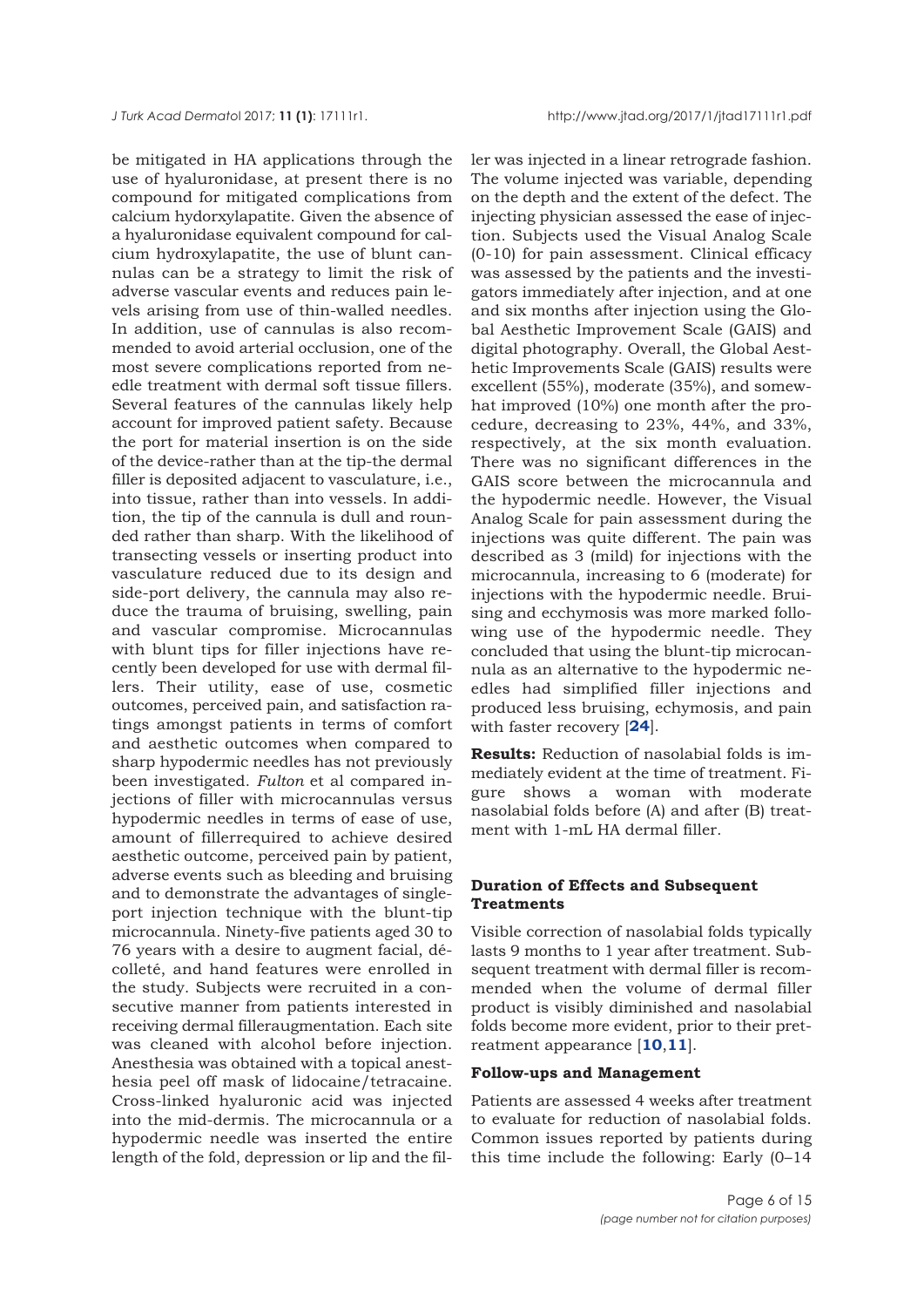days), late (14 days–1 year), or delayed (more than 1 year) [**[3](#page-13-0)**].

## **Adverse Effects**

Although soft-tissue fillers have a very favorable safety profile, adverse events can occur. Minimal and self-limited complications are relatively common and perhaps would be more appropriately termed adverse sequelae rather than true complications. Such events include ecchymosis, swelling, and erythema. More significant yet self-limited complications also have occurred, including overcorrection, irregularities, filler visibility, Tyndall effect, and granuloma formation. Complications of greater severity also have been reported, such as visual impairment, skin necrosis, and anaphylaxis [**[25](#page-14-0)**, **[26](#page-14-0)**, **[27](#page-14-0)**, **[28](#page-14-0)**, **[29](#page-14-0)**, **[30](#page-14-0)**, **[31](#page-14-0)**, **[32](#page-14-0)**, **[33](#page-14-0)**].

#### **Bruising**

Excellent technique will decrease the risk of bruising. Vitamin E, ginseng, garlic, ginger, gingko can cause bruising. Echinacea have been reported to reduce bruising. The fanning technique which is favored by many practitioners has been reported to increase the likelihood of bleeding. Because injectables are a blind technique, even experienced individuals may pierce a small vessel and cause ecchymosis [**[26](#page-14-0)**].

## **Hematoma**

It is an uncommon occurrence, but it can result from the inadvertent laceration of small facial blood vessels. Because of the supratrochlear artery and anastomosing blood vessels in the glabellar region, there may be a higher risk for hematoma when injecting frown lines. Immediate hypersensitivity is rare, and has been associated with bovine collagen [**[27](#page-14-0)**].

#### **Anaphylaxis**

It could occur secondary to preservatives. Although infection is rare, the trauma of injection could lead to an HSV infection and potential long term pigmentary changes or small punctuate scars [**[2](#page-13-0)**].

#### **Swelling**

Transient swelling may occur simply because of the irritation of placing a foreign implant within the skin or because of an indelicate technique. This swelling may last from 24 to 72 hours. Similarly, temporary tenderness may occur because of the needle trauma or because of the physical imposition and subsequent volume displacement on the skin from an implant. Generally, both swelling and tenderness will more pronounced in the semipermanent fillers compared with the shorteracting injectables. Delayed small bumps may occur. This complication can occur with any filler, but is more likely with implants that need to be injected at least in the mid dermis or deeper such as the hyaluronic acid gels, calcium hydroxylapatite or polyl-lactic acid. Their etiology is unclear. Most commonly, it again may be due to a portion of an injection which was too superficial. These papules may have a bluish tint known from the Tyndall effect of placing this foreign gel in a superficial plane. Although delayed hypersensitivity reactions can occur in implants with animal particles, it is exceedingly rare in those implants with nonanimal derivatives to cause hypersensitivity reactions. Initially, hyaluronic acid implants performed outside the United States seemed to have higher immunogenicity risks, but this was most likely due to higher protein contents as well as impurities, and currently purification techniques have virtually eliminated this complication [**[26](#page-14-0)**].

#### **Erythema**

Skin discoloration, particularly erythema along the injection site has been documented both in the hyaluronic acids and in calcium hydroxylapatite. Although it is unlikely to be a hypersensitivity reaction, there may be mast cell release contributing to this discoloration. Fortunately, in the vast majority of patients, the erythema will resolve in 2 to 3 days [**[27](#page-14-0)**].

#### **Itching and Tenderness**

This postinjection "ache" most likely occurs due to volume displacement of the stretching of cutaneous nerves. Early complications can be as high as 80%, fundamentally transient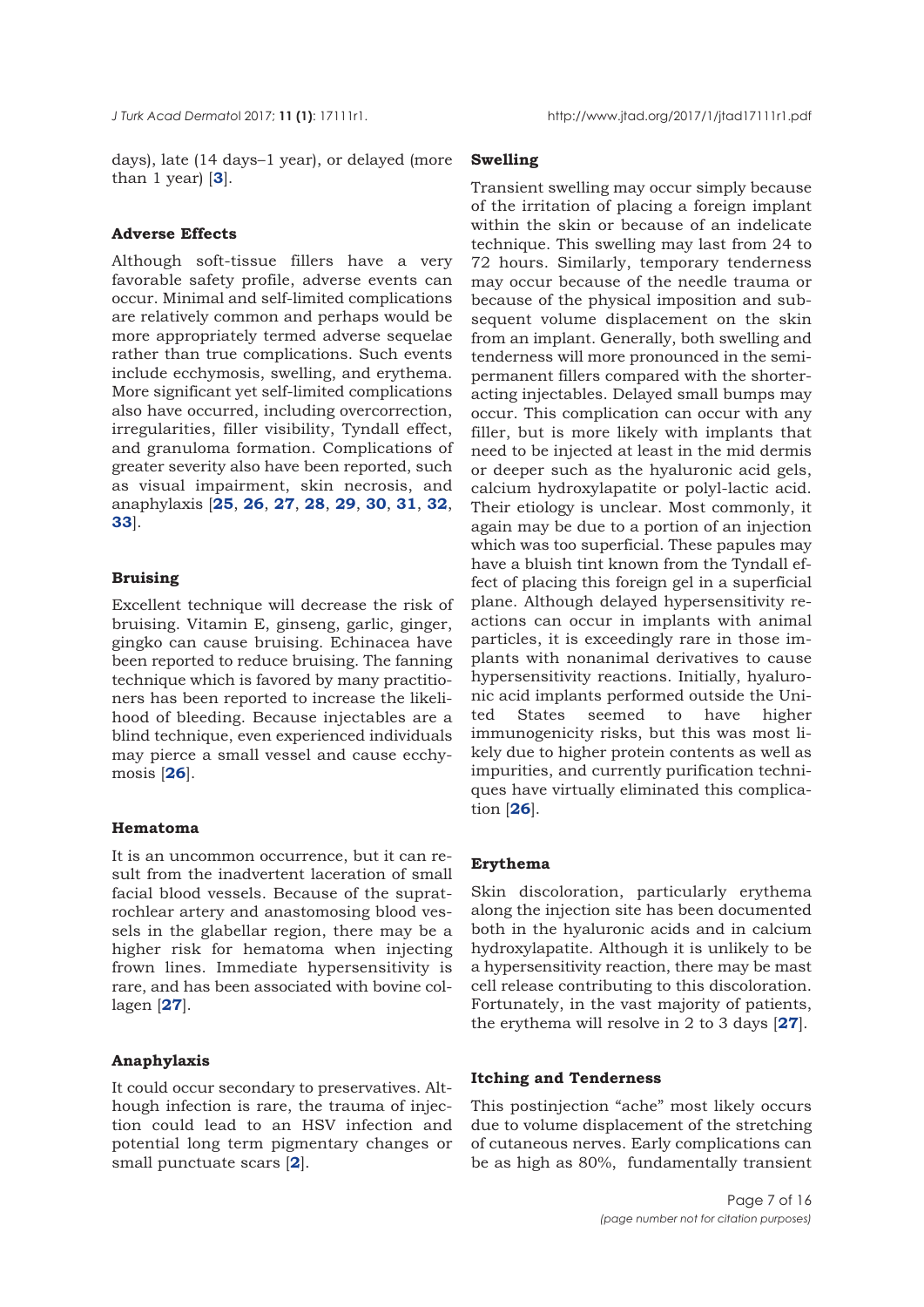*J Turk Acad Dermato*l 2017; **11 (1)**: 17111r1. http://www.jtad.org/2017/1/jtad1711r1.pdf

and subside with w long-lasting effects. Lumpiness may resolve with massage. However, with semi-permanent fillers injected too superficially, the lumpiness may remain for several months [**[3](#page-13-0)**].

## **Foreign-body Reactions**

Fine needle aspiration can be done for diagnosis [**[32](#page-14-0)**].

#### **Persistent Nasolabial Folds**

Patients should be assessed for the following:

1.Static nasolabial folds: Additional dermal filler may be necessary if a volume deficit persists. Typically, 0.4–0.8 mL HA will achieve the desired result.

2.Dynamic nasolabial folds: Combination treatment with botulinum toxin may be required to achieve optimal results in patients with deep dynamic nasolabial folds,

# 3.Combining Aesthetic Treatments [**[3](#page-13-0)**]

Complications associated with temporary or biodegradable fillers are usually mild and transient and they most commonly present as erythema and swelling as a result of traumatic injection, or as asymmetry caused by inappropriate placement of the filler. Temporary fillers can also cause late complications—for example, the Tyndall effect, a bluish discolouration, which occurs when hyaluronic acid is placed superficially in the skin. It is easily treated by injecting the enzyme hyaluronidase. Another rare complication reported with calcium hydroxylapatite and hyaluronic acid is necrosis, which is caused by intra-arterial injection of the filler [**[30](#page-14-0)**].

## **Late Complications**

Result from infections and hypersensitivity reactions to the materials, swelling, hyperpigmentation, and necrosis can be seen. Unlike the short-term complications, they are difficult to treat and cause more disfigurement and psychological damage. Tissue ischemia and tissue necrosis were evaluated a study. Of the 61 cases, the injection site most commonly associated with complications was the nose  $(32.8\%; n = 20)$ , followed by the glabella  $(26.2\%; n = 16)$  and the nasolabial fold (NLF)  $(26.2\%; n = 16)$ . Hyaluronic acid was the most common filler implicated in necrotic complications, and collagen was the most common filler resulting in visual impairment. Consensus treatment of suspected intravascular injection includes immediate cessation of the injection, massage, warm compresses, topical nitroglycerine paste, and hyaluronidase (regardless of filler type). Other suggestions (but without proven efficacy) include removal of filler via puncture, systemic or topical steroids aspirin, low-molecular- weight heparin, and intravenous prostaglandins. An algorithm for the treatment of suspected intravascular injection is presented in Figure. Although HA fillers are considered immunologically inert, there are some studies that demonstrated delayed-onset nodule formation following the usage of HA fillers. The reported symptoms include lumps, sterile abscess and firm nodules. The reported incidence of these reactions was very low (0.5–0.8%) and the range of time to resolve these reactions was 1–52 weeks. But the true incidence of this complication is unknown because of underreporting by clinicians Given that 42 % of those who had experienced it admitted to more than one intravascular episode, it may reasonably be assumed that the incidence of skin necrosis as a sequela to intravascular injection is even less than that reported here.The symptom most often associated with intravascular injection was immediate pain upon administration of the product. Other acute symptoms included blanching, duskiness, and ecchymosis. In several cases, no signs were noted at the time of injection, and delayed compression of vessels by product was proposed as a possible mechanism of injury. The affected sites showed additional signs of vascular compromise within 1 to 2 days, including erythema, white or violaceous discoloration, edema, bruising, and ongoing pain. In a study, the signs that were most frequently suggestive of intravascular injection were minor livedo or mottled vascular change (in almost two-thirds of cases), followed by pallor, pain, pustules, and tenderness with edness. Unfortunately, avoiding vessels is difficult because the vascular supply of the face is rich, and smaller arterial vessels can be found wherever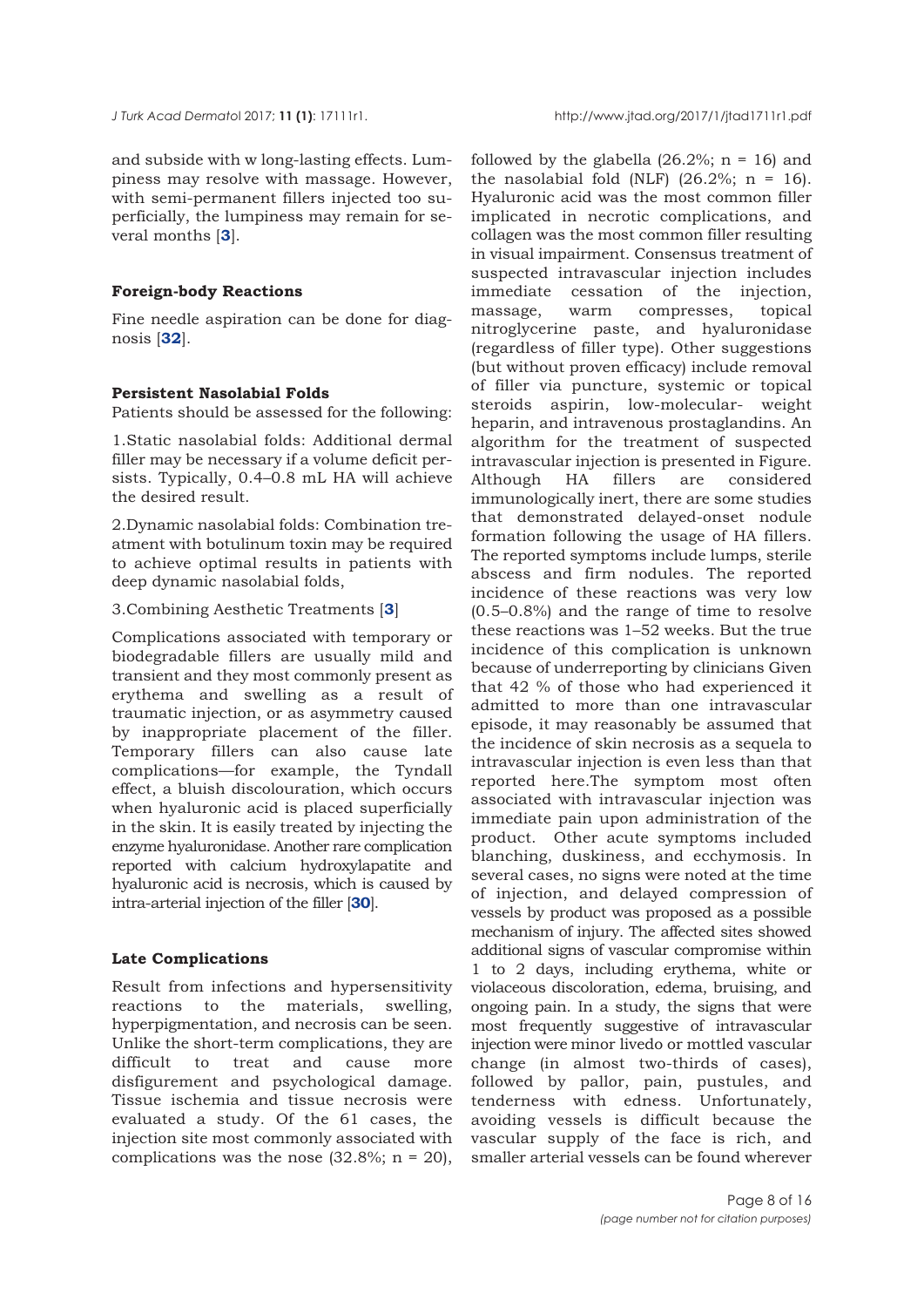injections are placed. In patients with "impending necrosis," the symptoms and signs improved, sometimes associated with early intervention, and resolved without sequelae. When soft-tissue loss occurred, slough, ulceration, and eschar developed within 3 to 7 days after injection [**[30](#page-14-0)**, **[31](#page-14-0)**, **[32](#page-14-0)**, **[33](#page-14-0)**].

# **Prevention Strategies**

\* Aspiration (although a negative or positive aspiration cannot be relied upon slow lowpressure injection technique;

\* Continually moving the needle or cannula while injecting;

- \* Care during injecting while patients are under any form of anesthesia;
- \* Injecting small amounts at a time;

\* Observing skin changes during injection and in the immediate postinjection period (for pallor, mottling), and taking adequate notice of the underlying anatomy [**[2](#page-13-0)**].

The nasolabial fold and nose were the most common points at which intravascular injection occurred, followed by the forehead and glabella, and then the lower lip. However, risk reduction strategies should be applied universally because of the variability of human facial vascular anatomy. Also of concern was the finding that intravascular injection still occurred with 25 and 23 gauge cannulae (albeit less commonly), despite the assumption that cannulae present less risk than needles, however, it is postulated that cannulae may enter vessels at more fixed areas like branch points [**[5](#page-13-0)**].

A variety of treatments were used, including hyaluronidase (in most cases at least 300– 1500 IU, dependent on area of involvement and severity of incident as soon as the diagnosis is made and repeated hourly or as needed). Nitroglycerin paste, warm compresses, intravenous prostaglandins, topical and oral antibiotics, topical and oral corticosteroids, anticoagulant such as aspirin and low-molecular-weight heparin, topical oxygen infusion cream, massage, hydrocolloid dressings, and eventual surgical treatment. Adipose-derived stem cells were used in 2 cases of nasal tip necrosis. Because rare cases of intra-arterial

embolization have been reported, clinicians should consider the use of blood thinners and vasodilators (e.g., ASA, NSAIDs, pentoxifylline, low-molecular weight heparin, alprostadil, sildenafil, tadalafil) to prevent thrombosis and embolization. Once necrosis has occurred, patients should be followed closely and diligent wound care should be implemented with petrolatum ointment or hydrocolloid dressings. Surgical revision of scars and laser therapy may be considered in 3 months (at the earliest) after resolution of the eschar. Intralesional triamcinolone may be considered in select cases. Sun avoidance is of utmost important to avoid the development of postinflammatory hyperpigmentation. Laser therapy with the PDL and fractionated 1,550 nm erbium laser may be incorporated to treat residual redness and textural changes. HBOT has been shown to increase collagen synthesis, angiogenesis, and generation of scavengers to destroy oxygen radicals. (14-30 day) [**[25](#page-14-0)**, **[26](#page-14-0)**, **[27](#page-14-0)**, **[28, 29](#page-14-0)**, **[30](#page-14-0)**].

When using hyaluronidase, the range of doses applied was quite large (less than 20 U to more than 500 U), but the use by the majority of injectors of higher doses was in line with recently published recommendations to use large amounts of hyaluronidase (at least 200 U) to flood areas of potential necrosis with sufficient enzyme to break up or dissolve the filler as quickly as possible (recommend 15 to 20 units of hyaluronidase injected for every 0.1 mL of HA in areas of filler excess and can be used several times) (theoretical reduction in proinflammatory cytokines and growth factors mitigated by hyaluronidase). The majority of those who reported skin changes responded that they healed without sequela, only 7 % displayed moderate scarring that required surface treatments alone, and no patients required reconstructive surgery for severe scarring [**[25](#page-14-0)**].

Hyaluronic acid is widely injected for nose and nasolabial fold augmentations. The vascular complications associated with these procedures include rare (<0.1 percent) softtissue necrosis and vision impairment, possibly caused by accidental intravascular filler injection and/or extravascular filler compression. Tissue ischemia resulting from intravascular injection and occlusion of the angular artery may occur with nasolabial fold treat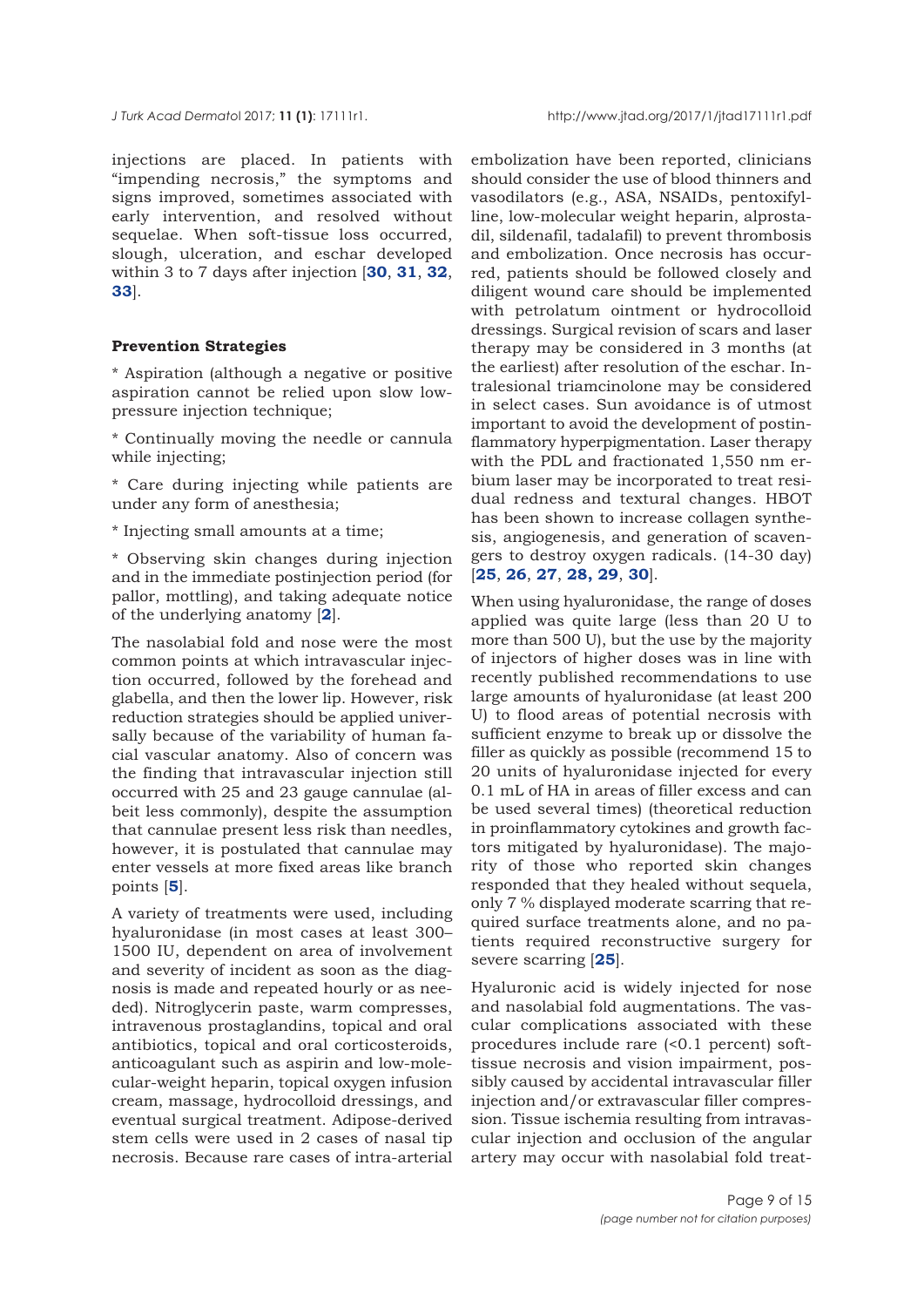ments. Signs of vascular compromise and ischemia include a violaceous reticular pattern or white blanching, and may be painful or painless. These changes may be seen on the nose and/or nasolabial fold, and can present immediately, or be delayed. One case report identified ischemic changes 6 hours after dermal filler treatment. Ischemia is managed urgently as it can rapidly progress to tissue necrosis. Nose and nasolabial fold augmentations with HA fillers can lead impending basal skin necrosis, possibly caused by intravascular embolism and/or extravascular compression. The key for preventing the skin ischemia from progressing to necrosis is to identify and treat the ischemia as early as possible. Early (<2 days) combination treatment with hyaluronidase is associated with the full resolution of the complication. LED therapy has the capacity to upregulate collagen and procollagen synthesis in human fibroblast cultures. The mechanism of pneumatic needleless injectors is microtrauma. RF device disperses its energy to an intradermal level at the depth of the insulated needle. These treatments have good cosmetic outcomes for skin ischemia [**[26](#page-14-0)**].

In long-term delayed complications such as granulomas and ulceration are characterized by the chronicity. Late complications result from infections and hypersensitivity reactions to the materials. Recurrent infection, swelling, abscesses, dysaesthesia and discharging sinus can be seen. Delayed complications are more common with permanent fillers. They can induce a foreign body response by the host tissue leading to their encapsulation, which may generate the formation of a granuloma. They present as red, tender nodules, scars, or suppurative abscesses at the site of the initial injection or at distant sites because of migration of the filler particles. Presentation often occurs 5 years after the initial injection. *Karim* et al. reported the proportion to be as high as one in every 192 patients they treated. A retrospective study on polyalkylimide showed complications of 4.8%. This is too high when the disfiguring complication of hardening of the capsule, migration, and recurrent abscesses are taken into account. Various theories have been hypothesized for the cause of delayed complications. Implantation of a large quantity of fillers, impurities in the filler agent, irregularities in the surface of the

filler, and the impact of biofilms are some hypotheses. The idea that biofilms can cause delayed granulomas after injection of permanent filler is gaining more support. Biofilms are structured communities of micro-organisms that are encapsulated in a self-developed polymeric matrix that irreversibly adhere to a living or inert substance. They were first observed on dental plaque. Bacteria account for 95% of the biomass on biofilms, which are formed when free floating bacteria adhere to a surface and become sessile. Biofilms are heterogeneous structures made up of bacterial colonies, and extracellular matrix made up mainly of polysaccharides. Once established on implant materials such as fillers they are extremely difficult to remove as they respond to stimuli, grow, and maintain a homeostatic environment. A conventional immune response by the host is weakened by impaired immune system penetration of the biofilm as they are less conspicuous. This is compounded by an altered gene expression, which allows for a thousand-fold increase in antibiotic resistance. In addition, the extracellular matrix prevents macrophage phagocytosis Once established, biofilms continue as low-grade smoldering infections that are characterized by a low host response and high resistance to antibiotics. Manipulation, trauma, or injection of another substance in close proximity can activate them causing an infection that can present clinically as cellulitis or even as an abscess. Current techniques for culture fail to isolate the offending bacteria and a sample is usually misdiagnosed as a sterile abscess. However, they can be identified by polymerase chain reaction and pyrosequencing techniques that identify the bacterial DNA. Early recognition is the key. If the swelling is fluctuant then the pus should be drained and sent for culture and sensitivity tests. If it is not, or there is no growth then the recommendation is to start patients on antibiotics (a macrolide and quinolone). Macrolides have effectively been found to prevent the formation of a biofilm. If this fails high dose steroids (Triamcinolone 20–40mg/ml intralesional) injected into the lesion could be considered as they help to control the chronic inflammation associated with the lesions. Excision is the last step [**[25](#page-14-0)**, **[26](#page-14-0)**, **[27](#page-14-0)**, **[28](#page-14-0)**, **[29](#page-14-0)**, **[30](#page-14-0)**].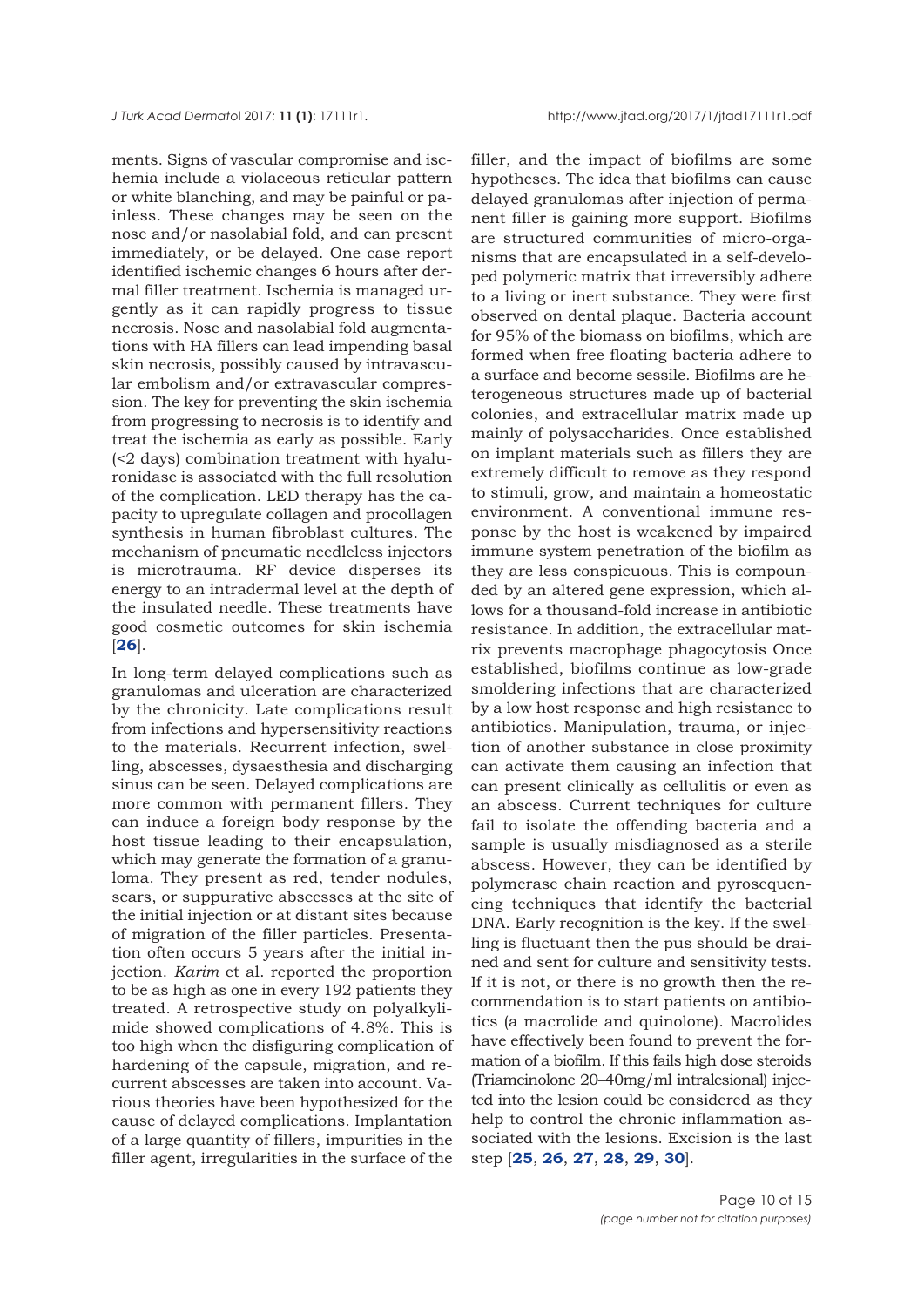#### **Iatrogenic Blindness/Cerebral Infarction**

It is rare, but disastrous complications. There is anastomosis of the nasal area, consisting of dorsal nasal artery from the ophthalmic artery, angular artery, and lateral nasal artery from the facial artery. Injection into the nasolabial fold or nasal dorsum may accidentally break into the anastomosis, resulting in retrograde embolism. There were 12 cases of visual impairment resulting from filler embolism to the ophthalmic vasculature. The injected substances were HA, PMMA, injectable dermal matrix, collagen, PLLA, and CaHa. The glabella was the most common site yielding visual complications  $(50\%; n = 6)$ , followed by the nose  $(33.3\%; n = 4)$ , forehead  $(8.3\%; n = 1)$ , and periorbital region  $(8.3\%; n$ = 1). In all 12 cases, the signs and symptoms of visual loss developed within minutes of the filler injection. Visual impairment was almost always accompanied by pain in the affected eye. Other immediate symptoms included diaphoresis, nausea, headache, ophthalmoplegia, and ptosis. In 4 cases, a violaceous reticular discoloration was evident several days after the injection, which was followed shortly by soft-tissue necrosis in the glabella and nose. One patient experienced ischemic stroke in addition to vision loss. Various treatment attempts were used, including diuretic agents, antiplatelet agents, systemic steroids, and aspirin. In 7 cases, no information on treatment was provided. Only 2 of the 12 patients (16.7%) had complete recovery of vision, and 1 (8.3%) had partial recovery. Six of the 12 cases (50%) resulted in permanent complete blindness. Suggestions to diminish the risk of retinal artery occlusion as below;

1-Pay attention to the anatomy of the vessels around the orbit.

2-Blunt cannula is preferred.

3-Local anesthesia with epinephrine promotes artery to constrict, thus reduce the risk of facial filler delivery.

4-Aspiration before injection. It could demonstrate intravascular placement of the needle.

5-Inject the material when the needle is pulled back, move slightly to deliver the filler at different points along a line.

6-Limit injected filler volume to less than 0.1 ml with each pass.

7-Inject as slow and gentle as possible to decrease the injection pressure.

8-Inject into the superficial layer of superficial musculaaponeurotic system (SMAS), do not inject deeper layer.

9-Avoiding shaping by pressing or pushing or pinching hard [**[29](#page-14-0)**].

The underlying mechanism for visual impairment after facial injection is related to retrograde embolization from peripheral vessels into the ophthalmic arterial system. Intra-arterially injected material is displaced via a high injection pressure past the origin of the retinal artery, and when the plunger is released, it is propelled into this system. Even a very small amount of material can cause embolization of the retinal artery because it is an end artery with no physiologic anastomoses. The retina is also very sensitive to ischemia. Factors contributing to this phenomenon are high injection pressures, the distance between injection site and retinal circulation, and the amount of injected material. If symptoms of visual impairment occur, the goal is to reduce intraocular pressure and dislodge the embolus to improve perfusion of the retina and optic nerve. There is no single reliable treatment for iatrogenic retinal artery embolism. Recommended measures include immediate ophthalmologic consultation, ocular massage, timolol eye drops, diuretics, hemodilution (with hydroxyethyl starch), corticosteroids, calcium channel blockers, anticoagulation, and needle decompression of the anterior chamber. Other modalities that have been used after fat embolism to the retinal artery include carbon dioxide and oxygen therapy, thrombolysis with urokinase, and vasodilation.96 However, attempts to reverse retinal artery occlusion are often unsuccessful. It is unclear whether the recovery is due to timely initiation of therapy, transient embolism, or favorable location of infarct in the retina. Unfortunately, in cases of vision loss, the outcome is grave regardless of the treatment rendered [**[33](#page-14-0)**].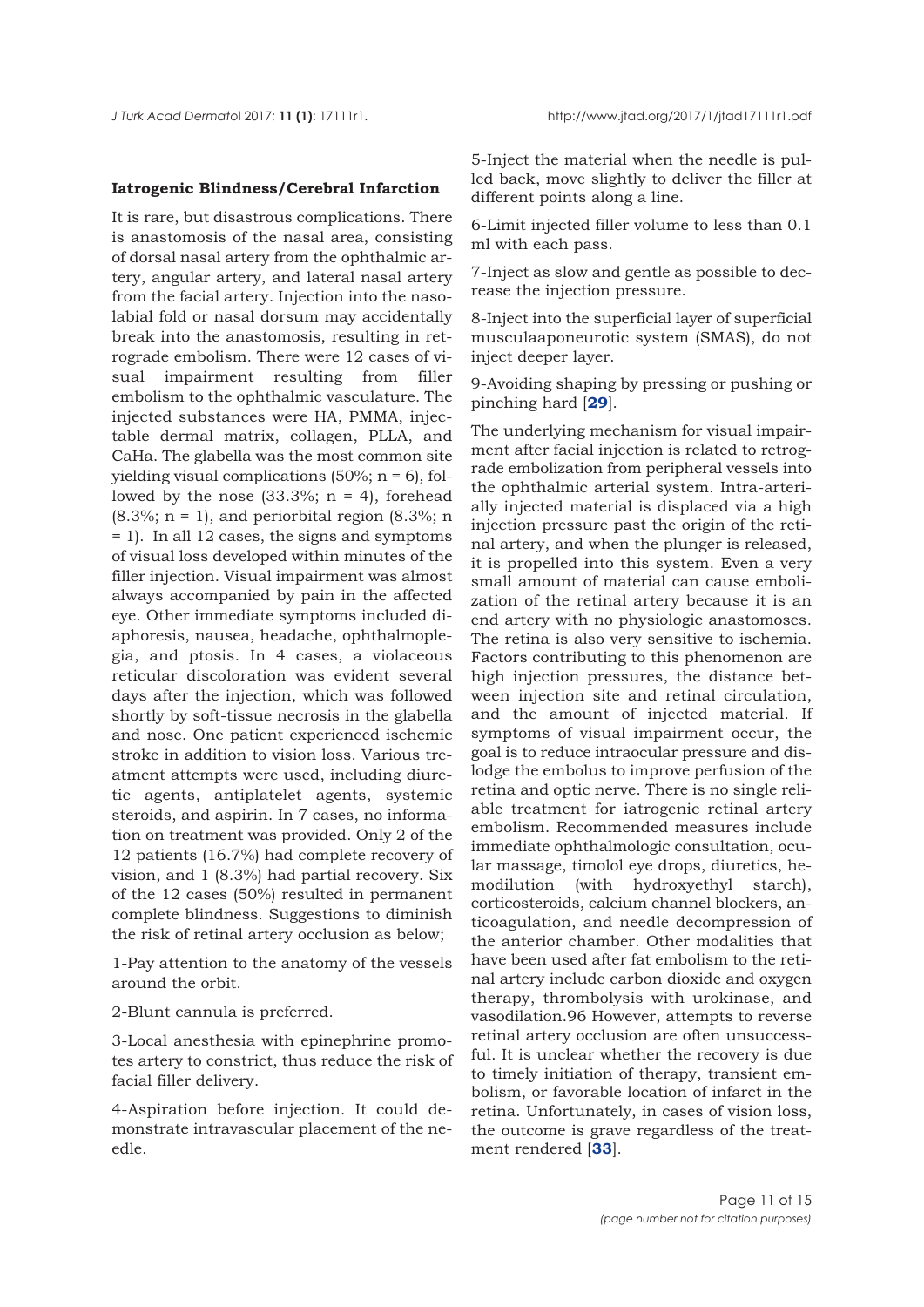#### **Minimisation of Long-term Complications**

Simple preventive steps such as an aseptic technique, use of smaller gauge needles, avoiding make-up, and use of prophylactic antibiotics help to reduce the incidence of infection and lower the risk of a biofilm forming. By contrast, injecting large volumes of filler, injecting into infected areas of the face (presence of active acne), or injecting a second permanent filler into an area that has previously been injected, should be avoided. Most important controllable factor for surgeons is the speed and pressure of injection. Fillers should be injected as slowly and gently as possible, so that there will be no sufficient amount of facial filler being propelled into the vessel. Filler should be injected slowly and the needle withdrawn using the least amount of pressure. Other precautions include aspiration before injection, delivery of material at different points, and injection of small volumes per pass. The use of small-caliber needles has been advocated by some since they slow the speed of injection. The use of blunt needles in high-risk regions such as the glabella, nose, and NLF is another means of reducing injury to vessels. Most surgeons prefer blunt cannulas with small-bore needles and smaller syringes because they slow the speed of injection, and less likely to puncture the vessels. Others argue that larger syringe has a greater cross-sectional area, therefore theoretically allow lower injection pressure. However, the surgeon's control is severely impaired by using larger syringe for fine injection of facial filler. In my opinion, the injection force and speed, the limited injected filler volume per pass are more important variables to control. Another precaution is the use of epinephrine-containing local anesthesia to reduce the size of vessels. The injection technique differs with blunt tips: there is less movement and less subcision and consequently less trauma. However, these cannulae are prone to bend with multiple passes, and some planes may be difficult

to breach with the blunt tip, resulting in excess accumulation of the product [**[26](#page-14-0)**].

## **Combining Aesthetic Treatments and Maximizing Results**

1-Botulinum toxin: Some patients excessively contract the lip levator muscles during smiling resulting in deep nasolabial folds and a "gummy smile." In these patients, combining dermal filler treatment of the nasolabial fold with botulinum toxin treatment of the levator labii superioris alaeque nasi muscle can improve reduction of nasolabial folds. Dermal filler in adjacent areas. Patients requiring nasolabial fold treatment may also require treatment of the malar area. Restoring midface volume often reduces nasolabial folds, and it is advisable to perform malar augmentation first and reassess nasolabial folds afterwards [**[2](#page-13-0)**].

2-Dermal filler layering. Although moderate to severe nasolabial folds can be treated with an HA dermal filler, using the techniques described in this chapter, improved outcomes can often be achieved by layering two types of dermal fillers. Layering is considered an advanced procedure, which consists of placing a dermal filler with more structural support in areas of deep dermal volume loss and overlaying it with a thinner, more malleable dermal filler to smooth superficial fine lines and wrinkles [**[3](#page-13-0)**].

3-Carbon dioxide therapy: Subcutaneous carbon dioxide injections are often used esthetic medicine. CO2 therapy improves local parameters of circulation, reduced localized adiposities and can be used for the treatment of chronic wounds. Nisi et al used CO2 therapy and HA for cosmetic correction of the nasolabial folds [**[34](#page-14-0)**].

4-Radiofrequency: *Choi* et al observed successfully combination of intradermal radiofrequency and HA filler for the treatment of nasolabial folds. Ko et al also observed that a new device incorporating RF treatment before HA filler injection could represent a biocompatible and long-lasting advance in skin rejuvenation. The correction of midface volume deficiency using HA filler and intradermal RF combination seems good [**[35](#page-14-0)**, **[36](#page-14-0)**, **[37](#page-14-0)**, **[38](#page-14-0)**].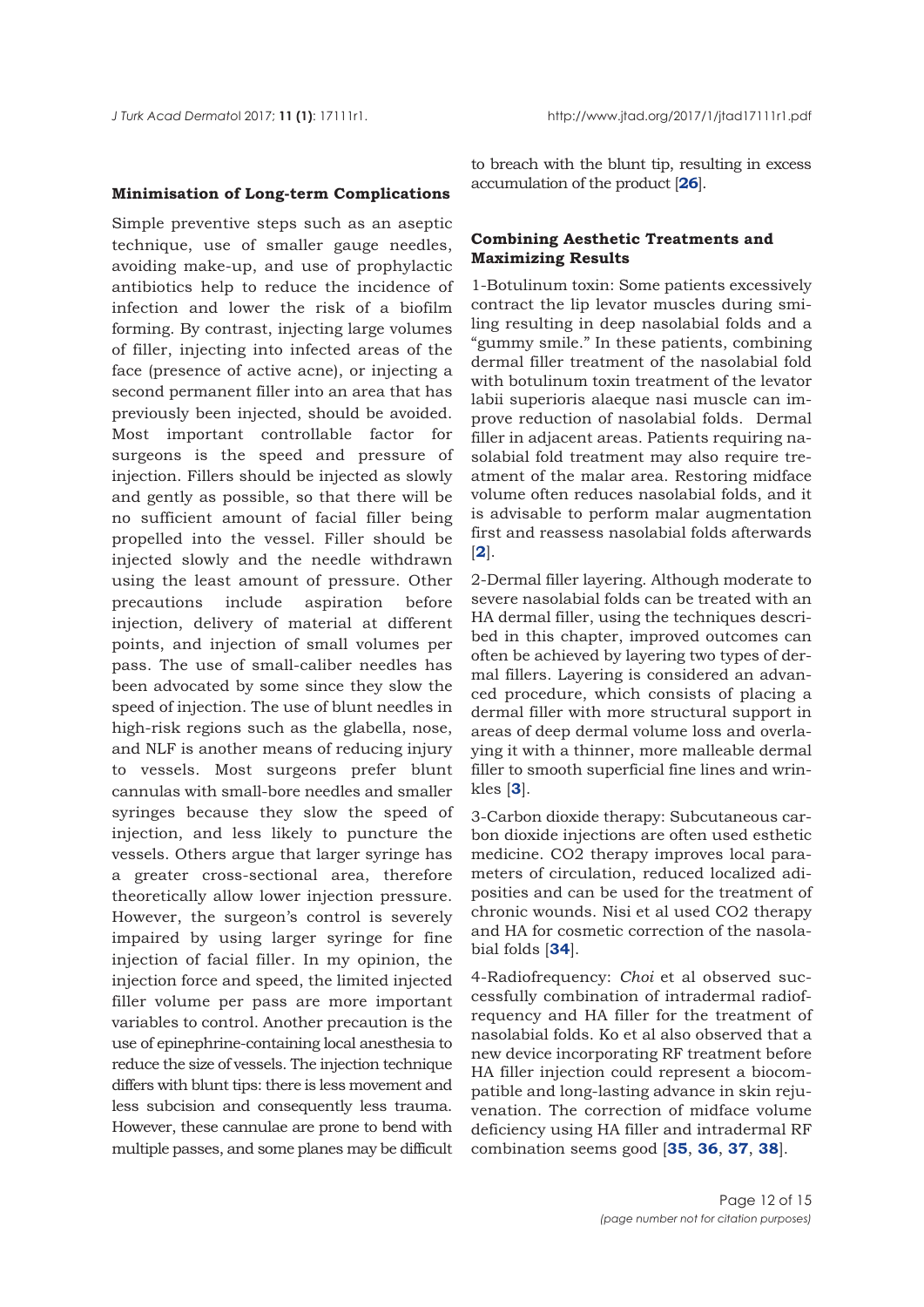# **Secret Tips**

1. Add: Oral (6o mg/day) and topical %2 HA to increase the durability of HA.

2. Do: Subcision in special cases (incisionless subcuticular undermining), depression could be lifted by the releasing action of the procedure and the formation of fibrotic tissue in the normal course of wound healing. Lee and Sung did subcision using a spinal needle cannula and a thread for prominent nasolabial fold correction [**[39](#page-14-0)**].

## **Pricing**

Dermal filler fees are based on the type of filler used, size and number of syringes, the injector's skill, and vary according to community pricing in different geographic regions. Prices range from \$75to \$300 per syringe of 0.8-1 mL HA for treatment of nasolabial folds in Turkey.

#### **Contraindications**

HA must not be administered to patients with any acute or chronic skin disease or inflammation (such as pimples, rashes or hives) within or close to the area selected for correction. HA must not be administered to patients with bleeding disorders or in patients who are taking thrombolytic or anticoagulants [**[2,3](#page-13-0)**].

#### **Future Research**

New areas of research are focused around the introduction of enzymes that can break down biofilms on contact, the use of antibiotic-coated fillers, and the use of laser to destroy biofilms. If the risk of formation is minimized, the risk of disfiguring complications will also be reduced. Nevertheless, when complications do occur they should be managed systemically. Hand fatigue can contribute to reduced accuracy in volume flow and delivery speed. Continuousflow injection-assisted device can suitable alternative to manual injections. In 2009 FDA, in 2011 EU approved this device [**[40](#page-14-0)**].

## **Conclusion**

Since the introduction of collagen as a standard injectable material in the 1980s, a number of filler materials have been manufactured and approved by the FDA. All FDA efficacy testing of newer fillers has been based on the collagen prototype, using splitface studies. New fillers merely had to meet or exceed the safety and efficacy standards of collagen products when collagen was injected into 1 NLF and the filler tested in the contralateral fold. Direct comparisons were then made between the duration of softtissue correction and the complications that occurred. Since 2010, collagen filler products have not been available in the United States, with the exception of bovine collagen, used as a carrier for PMMA microspheres. The FDA has approved a variety of different filler materials, each with a distinct composition, injection profile, and duration of effect. Many of them are in use off-label at the discretion of the physician. Currently, HA is the most commonly used injectable, followed by CaHa and PLLA.Therefore, it is not surprising that HA products are implicated most frequently in severe complications. These fillers also have different mechanisms of action and different periods of persistence in tissue. Among the temporary materials, HA remains in the tissue for 4 to 12 months, whereas collagen typically lasts only 2 to 4 months. Recent studies have shown that reinjection 4 to 5 months following initial treatment significantly increases the efficacy of HA products. CaHa and PLLA are considered semipermanent fillers and may last 1 to 2 years in tissue. The only FDA-approved permanent filler is PMMA. Although the collagen carrier of this filler resorbs over time, the microspheres do not degrade, resorb, or dissolve, yielding permanent correction of wrinkles. Even though soft-tissue fillers are generally safe, undesirable effects can occur with any type of filler. Adverse effects may result from injection techniques (eg, overcorrection, irregularities, Tyndall effect, intravascular injection) or can be hostinitiated local events. Some of these effects may resolve with time, but others will require intervention based on severity and/or the type of filler used. Visual impairment, softtissue necrosis, permanent scarring, and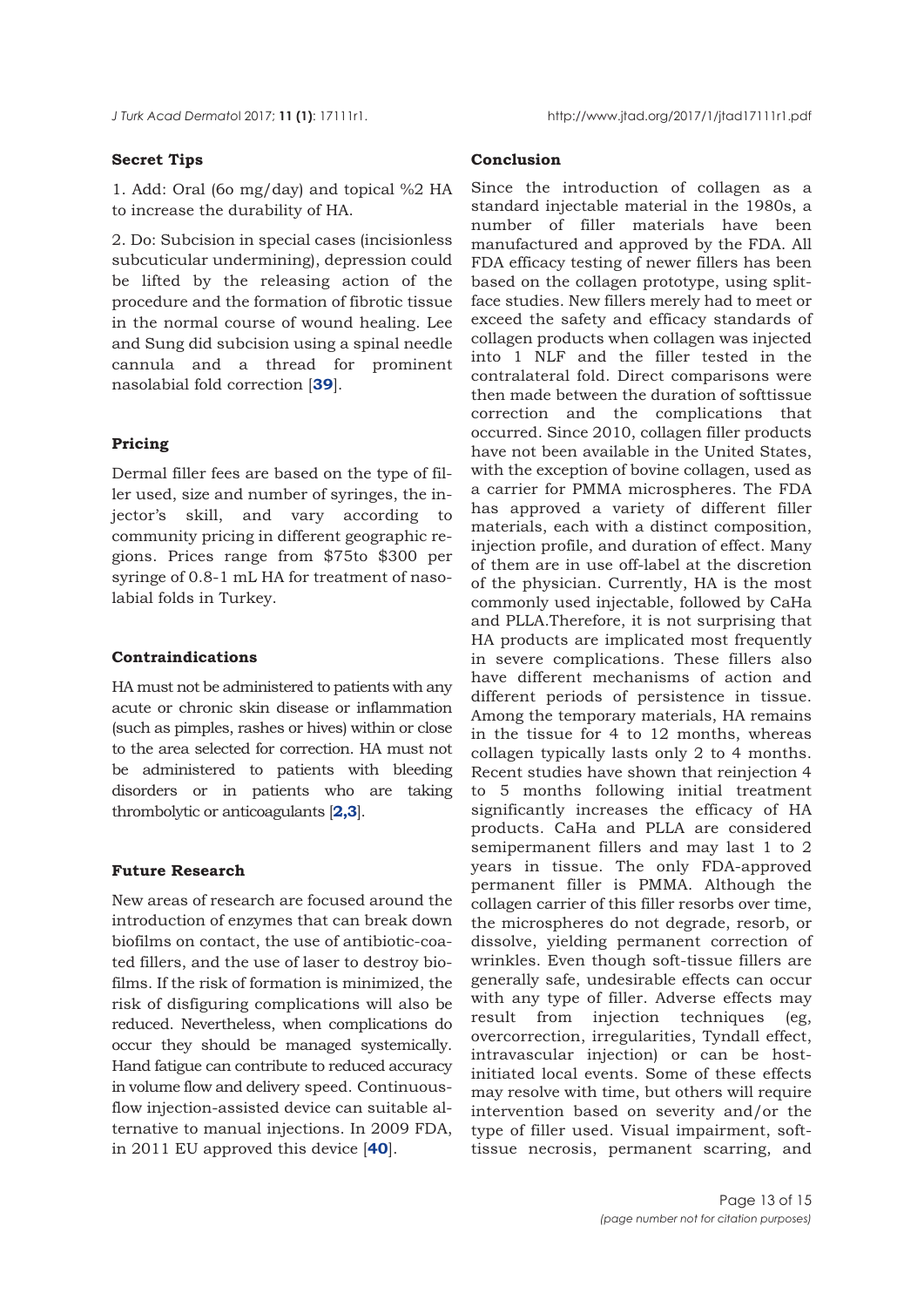<span id="page-13-0"></span>anaphylaxis are rare but severe events. *Hanke* et al published data pertaining to a 7 year period (1982-1989) and reported an average annual incidence of 0.09% for necrosis and abscess after collagen treatments. In 2002, based on a review of manufacturer-supplied data, *Friedman* et al. 24 examined the safety profile of HA injections performed outside the United States. The overall incidence of AE was reportedly 0.15% in 1999 and 0.06% in 2000. *Narins* et al. 32 used information from spontaneous drug AE reporting (SAER) systems to identify the more severe HArelated complications and reviewed the published cases in the United States in 2004. They estimated the incidence to be less than 0.001%. Generally, "lighter" products such as the human collagens and the medium hyaluronic acids such as Restylane and Juvederm Ultra are very appropriate for the lips, marionette lines, nasolabial folds, fine rhytides, glabelar folds, the periorbital and for filling acne scars. The "heavier" injectables such as calcium hydroxylapatite, cross linked hyaluronic acid (Perlane, Medicis, Scottsdale, AZ), and fat are excellent for the nasolabial folds, marionette lines, prejowl sulcus cheeks, the temporal fossa and scars. Fillers are now the second most common minimally invasive procedure performed among dermatologists, behind botulinum toxin injections. Dermal fillers are an aesthetic treatment and patients should be made aware of the complications that can arise from their use [**[41](#page-14-0)**].

#### **References**

- 1. Dayan SH, Bassichis BA.Facial dermal fillers: selection of appropriate products and techniques.Aesthet Surg J 2008; 28: 335-347. PMID: 19083546
- 2. França Wanick FB, Almeida Issa MC, Luiz RR, Soares Filho PJ, Olej B. Skin Remodeling Using Hyaluronic Acid Filler Injections in Photo-Aged Faces. Dermatol Surg 2016; 42: 352–359. PMID: 26918965
- 3. Noh TK, Moon HR, Yu JS, et al. Effects of highly concentrated hyaluronic acid filler on nasolabial fold correction: A 24-month extension study. J Dermatolog Treat 2016: 27: 570-514. PMID: 27121901
- 4. Maio M. Ethnic and Gender Considerations in the Use of Facial Injectables: Male Patients. Plast. Reconstr. Surg 2015; 136: 40S-43S. PMID: 26441109
- 5. Wollina U. Perioral rejuvenation: restoration of attractiveness in aging females by minimally invasive pr ocedures. Clin Interv Aging 2013; 8: 1149-1155. PMID: 24039412
- 6 Iannitti T, Morales-Medina JC, Coacci A, Palmieri B. Experimental and Clinical Efficacy of Two Hyaluronic Acid-based Compounds of Different CrossLinkage and Composition in the Rejuvenation of the Skin. Pharm Res 2016; 33: 2879-2890.PMID: 24962508
- 7. Goodier M, Elm K, Wallander I, Zelickson B, Schram S. A randomized comparison ofthe efficacy of low volume deep placement cheek injection vs. mid to deep dermal nasolabial fold injection technique forthe correction of nasolabial folds. J Cosmet Dermatol 2014; 13: 91-98. PMID: 24910271
- 8. Shin SJ, Her Y, Yu DS, Kim CW, Kim SS. Twenty-fourweek multicenter, evaluator-blinded clinical study of the efficacy and safety of a dextranfiller in the treatment of nasolabial folds. Dermatol Surg 2014; 40: 652-657. PMID: 24852469
- 9. Lee YB, Song EJ, Kim SS, Kim JW, Yu DS. Safety and efficacy of a novel injectable filler inthe treatment of nasolabial folds: polymethylmethacrylate a nd crosslinked dextran in hydroxypropyl methylcellulose. J Cosmet Laser Ther 2014; 16: 185-190. PMID: 24684547
- 10. Moon SH, Lee YJ, Rhie JW, et al. Comparative study of the effectiveness and safety of porcine and bovine atelocollagen in Asiannasolabial fold correction. J Plast Surg Hand Surg 2015; 49: 147-152. PMID: 25272190
- 11. Kim BW, Moon IJ, Yun WJ, Chung BY, Kim SD, Lee GY, Chang SE. A Randomized, Evaluator-Blinded, Split-Face Comparison Study of the Efficacy and Safety of a Novel Mannitol Containing Monophasic Hyaluronic Acid Dermal Filler for the Treatment of Moderate to Severe Nasolabial Folds. Ann Dermatol 2016; 28: 297-303. PMID: 27274627
- 12. Narurkar VA, Cohen JL, Dayan S, et al. AComprehensiveApproach toMultimodal Facial Aesthetic Treatment: Injection Techniques and Treatment Characteristics From the HARMONY Study. Dermatol Surg 2016; 42: 177–191. PMID: 27128246
- 13. Wu Y, Sun N, Xu Y, Liu H, Zhong S, Chen L, Li D. Clinical comparison between two hyaluronic acid-derived fillers in the treatment of nasolabial folds in Chinese subjects: BioHyalux versus Restylane Arch Dermatol Res 2016; 308: 145–151. PMID: 26924549
- 14. Joo HJ, Woo YJ, Kim JE, Kim BJ, Kang H. A Randomized Clinical Trial to Evaluate the Efficacy and Safety of Lidocaine-Containing Monophasic Hyaluronic Acid Filler for Nasolabial Folds. Plast Reconstr Surg 2016; 137: 799-808. PMID: 26910660
- 15. Mashiko T, Kinoshita K, Kanayama K, Feng J, Yoshimura K. Perpendicular Strut Injection of Hyaluronic Acid Filler for Deep Wrinkles Plast Reconstr Surg Glob Open 2015; 3: e567. PMID: 26893992
- 16. D'Aloiso MC, Senzolo M, Azzena B. Efficacy and Safety of Cross-Linked Carboxymethylcellulose Filler for Rejuvenation of the Lower Face: A 6-Month Prospective Open-Label Study. Dermatol Surg 2016; 42: 209– 217. PMID: 26771686
- 17. Choi WJ, Han SW, Kim JE, Kim HW, Kim MB, Kang H. The Efficacy and Safety of Lidocaine-Containing Hyaluronic Acid Dermal Filler for Treatment of Nasolabial Folds: A Multicenter, Randomized Clinical Study. Aesthetic Plast Surg 2015; 39: 953–962. PMID: 26493557